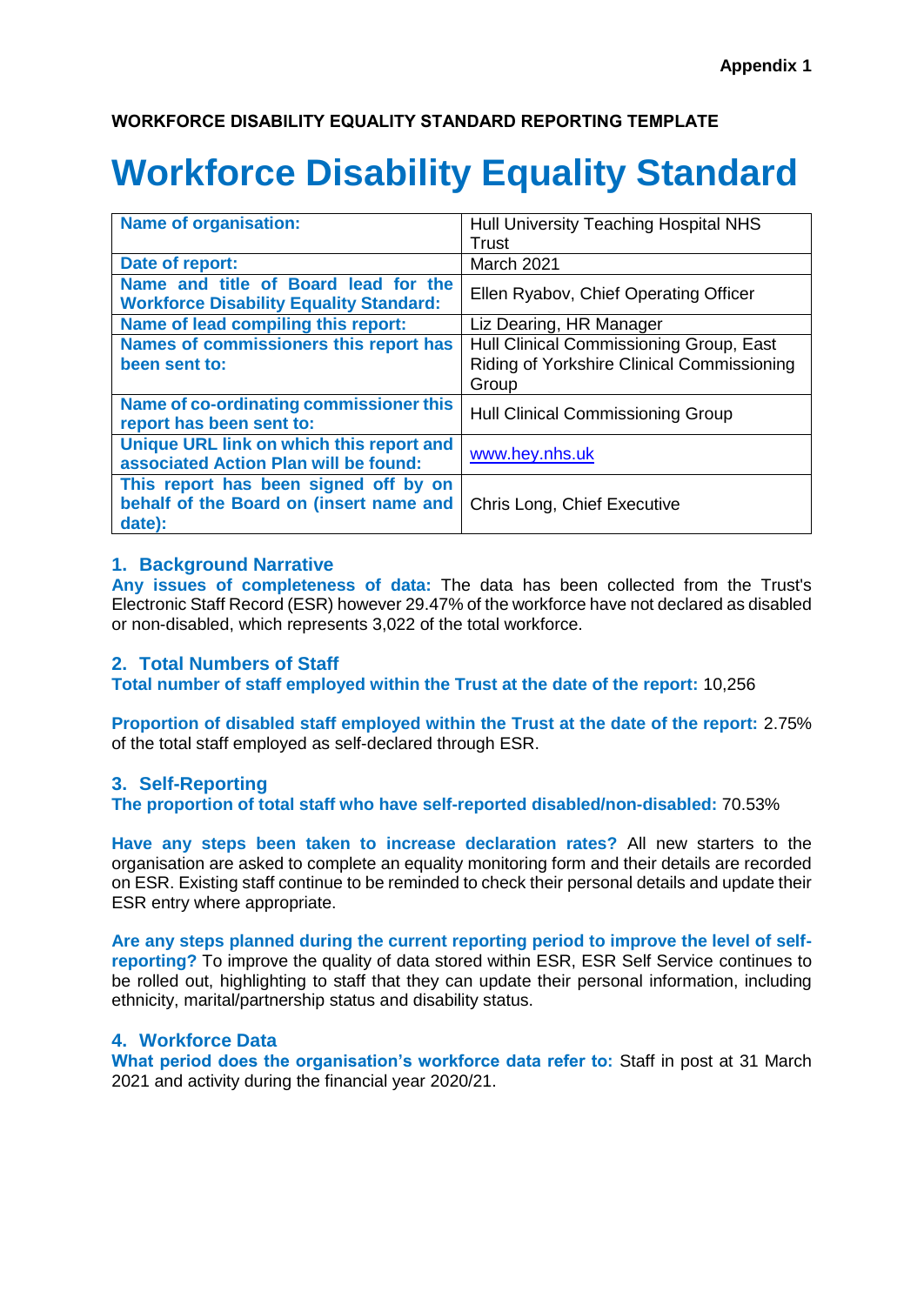# **5. Workforce Disability Equality Indicators**

|              | <b>Indicator</b>                                                                                                                                                                                                                                                                                    | Data for reporting year<br>2020/21                                                                                                                                                                                                                                                                                                                                                                                                                                        |                                                       | Data for previous year<br>2019/20                                                                                                                                                                                                                                                                                                                 |                                                       | Narrative – the<br>implications of the data<br>and any additional<br>background explanatory<br>narrative                                                                                                                                                                                                             | <b>Action taken and</b><br>planned including e.g.<br>does the indicator link<br>to EDS2 evidence<br>and/or a corporate<br><b>Equality Objective</b> |
|--------------|-----------------------------------------------------------------------------------------------------------------------------------------------------------------------------------------------------------------------------------------------------------------------------------------------------|---------------------------------------------------------------------------------------------------------------------------------------------------------------------------------------------------------------------------------------------------------------------------------------------------------------------------------------------------------------------------------------------------------------------------------------------------------------------------|-------------------------------------------------------|---------------------------------------------------------------------------------------------------------------------------------------------------------------------------------------------------------------------------------------------------------------------------------------------------------------------------------------------------|-------------------------------------------------------|----------------------------------------------------------------------------------------------------------------------------------------------------------------------------------------------------------------------------------------------------------------------------------------------------------------------|-----------------------------------------------------------------------------------------------------------------------------------------------------|
| $\mathbf{1}$ | Percentage of staff in<br>each of the AfC Bands 1-<br>9 and VSM (including<br>executive Board<br>members) compared with<br>the percentage of staff in<br>the overall workforce.<br>Organisations should<br>undertake this calculation<br>separately for non-<br>clinical and for clinical<br>staff. | See Appendix 2 for<br>breakdown by pay banding<br>(From ESR).<br>Where disability is known for<br>31 March 2021:<br>Non-clinical<br>workforce (Non-<br>$disabled$ =<br>Non-clinical<br>workforce<br>$(Disabeled) =$<br>Clinical workforce<br>(non-medical Non-<br>$disabled$ =<br>Clinical workforce<br>(non-medical<br>Disabled $) =$<br>Clinical workforce<br>(medical and<br>dental non-<br>$disabled$ ) =<br>Clinical workforce<br>(medical and<br>dental Disabled) = | 13.98%<br>0.69%<br>42.71%<br>1.76%<br>11.10%<br>0.30% | Non-clinical<br>workforce (Non-<br>$disabled$ =<br>Non-clinical<br>workforce<br>$(Disabeled) =$<br>Clinical workforce<br>(non-medical<br>Non-disabled) $=$<br>Clinical workforce<br>(non-medical<br>$Disable d) =$<br>Clinical workforce<br>(medical and<br>dental Non-<br>$disabled$ =<br>Clinical workforce<br>(medical and<br>dental Disabled) | 12.98%<br>0.53%<br>36.67%<br>1.44%<br>11.54%<br>0.21% | In total 70.53% of Trust staff<br>declared themselves as<br>disabled or non-disabled.<br>The highest percentage of<br>disabled employees are<br>within the clinical workforce<br>(non-medical) whilst the<br>lowest percentage of<br>disabled employees are<br>within the clinical workforce<br>(medical and dental) | Please see action plan.<br>Actions link to EDS2<br>goals and the Trust<br>Equality Objectives.                                                      |
| 2            | Relative likelihood of Non<br>-disabled staff being<br>appointed compared to<br>disabled applicants from<br>shortlisting across all<br>posts.                                                                                                                                                       | Non-disabled: 0.24<br>Disabled: 0.18<br>Relative likelihood: 1.31                                                                                                                                                                                                                                                                                                                                                                                                         |                                                       | $=$<br>Non-disabled: 0.22<br>Disabled: 0.16<br>Relative likelihood: 1.41                                                                                                                                                                                                                                                                          |                                                       | The data shows that Non-<br>disabled staff are more likely<br>than Disabled staff to be<br>appointed from shortlisting.                                                                                                                                                                                              | Please see action plan.<br>Actions link to EDS2<br>goals and the Trust<br><b>Equality Objectives.</b>                                               |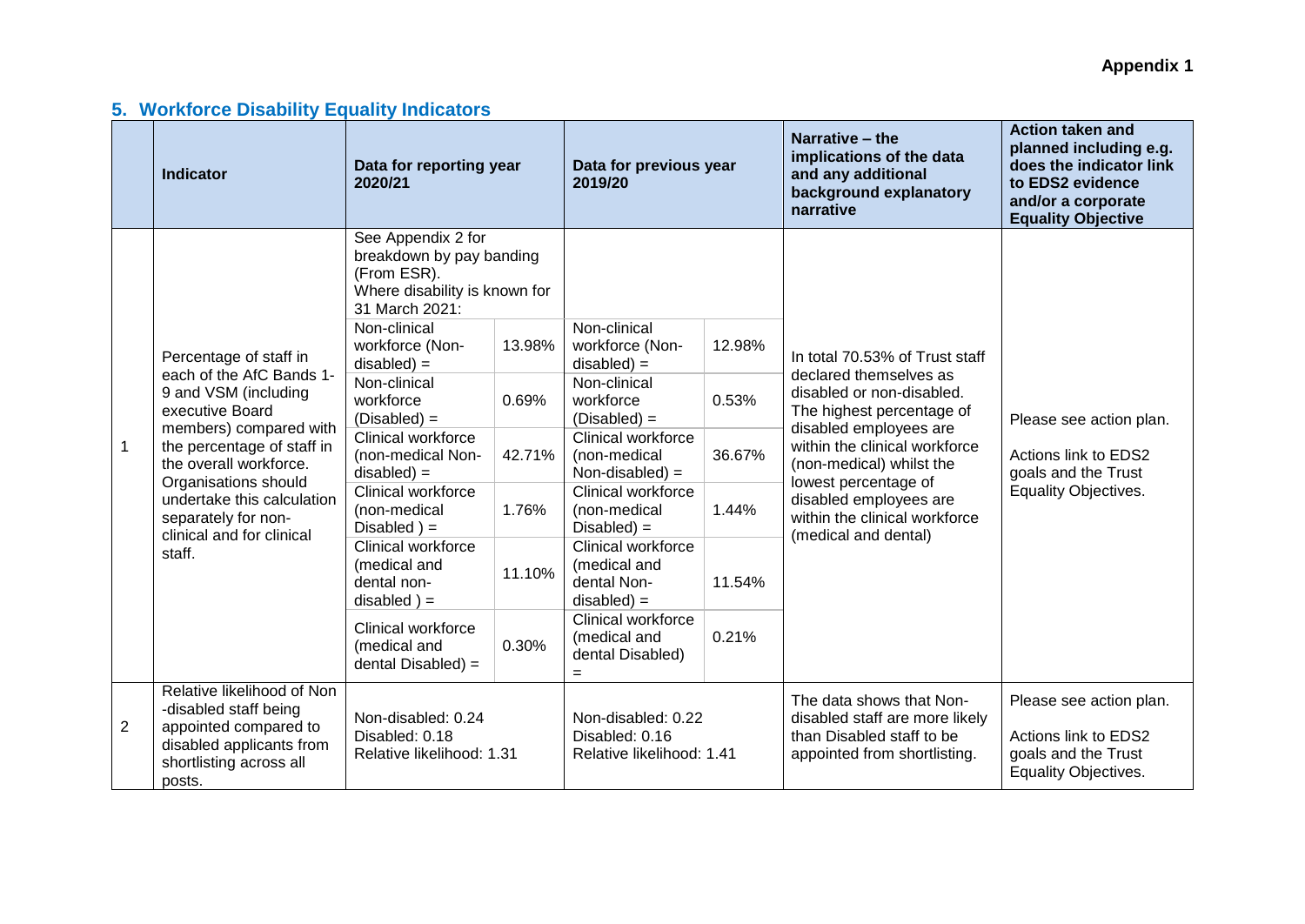|                                       | <b>Indicator</b>                                                                                                                                                                                                                                        | Data for reporting year<br>2020/21                                             | Data for previous year<br>2019/20                                              | Narrative - the<br>implications of the data<br>and any additional<br>background explanatory<br>narrative                                                                                                  | <b>Action taken and</b><br>planned including e.g.<br>does the indicator link<br>to EDS2 evidence<br>and/or a corporate<br><b>Equality Objective</b> |
|---------------------------------------|---------------------------------------------------------------------------------------------------------------------------------------------------------------------------------------------------------------------------------------------------------|--------------------------------------------------------------------------------|--------------------------------------------------------------------------------|-----------------------------------------------------------------------------------------------------------------------------------------------------------------------------------------------------------|-----------------------------------------------------------------------------------------------------------------------------------------------------|
| 3                                     | Relative likelihood of<br>Disabled staff entering<br>the formal capability<br>process compared to<br>Non-disabled staff. This<br>indicator will be based on<br>data from a two year<br>rolling average of the<br>current year and the<br>previous year. | Disabled: 0.00<br>Non-disabled: 0.00<br>Relative likelihood: 6.16              | Disabled: 0.00<br>Non-disabled: 0.00<br>Relative likelihood: 4.00              | The numbers of staff<br>entering the formal capability<br>process are low, the relative<br>likelihood of entering the<br>formal capability process is<br>nil for both Disabled and<br>Non-Disabled staff. | Please see action plan.<br>Actions link to EDS2<br>goals and the Trust<br>Equality Objectives.                                                      |
| 4<br>a) i                             | Percentage of staff<br>experiencing<br>harassment, bullying or<br>abuse from patients,<br>relatives or the public in<br>last 12 months.                                                                                                                 | Non-disabled: 22.5%<br>Disabled: 29.6%<br>(From Staff Survey<br>December 2020) | Non-disabled: 23.9%<br>Disabled: 27.0%<br>(From Staff Survey<br>December 2019) | The percentage of disabled<br>staff experiencing<br>harassment, bullying or<br>abuse from patients,<br>relatives or the public has<br>increased.                                                          | Please see action plan.<br>Actions link to EDS2<br>goals and the Trust<br><b>Equality Objectives.</b>                                               |
| $\overline{\mathcal{A}}$<br>a)<br>ij. | Percentage of staff<br>experiencing<br>harassment, bullying or<br>abuse from managers in<br>last 12 months.                                                                                                                                             | Non-disabled:12.2%<br>Disabled: 17.7%<br>(From Staff Survey<br>December 2020)  | Non-disabled:11.9%<br>Disabled: 20.0%<br>(From Staff Survey<br>December 2019)  | The percentage of Disabled<br>staff experiencing<br>harassment, bullying or<br>abuse from managers has<br>decreased.                                                                                      | Please see action plan.<br>Actions link to EDS2<br>goals and the Trust<br>Equality Objectives.                                                      |
| 4<br>a)<br>iii                        | Percentage of staff<br>experiencing<br>harassment, bullying or<br>abuse from other<br>colleagues in last 12<br>months.                                                                                                                                  | Non-disabled: 18.8%<br>Disabled: 30.9%<br>(From Staff Survey<br>December 2020) | Non-disabled: 17.8%<br>Disabled: 29.7%<br>(From Staff Survey<br>December 2019) | The percentage of Non-<br>disabled and Disabled staff<br>experiencing harassment,<br>bullying or abuse from other<br>colleagues has increased.                                                            | Please see action plan.<br>Actions link to EDS2<br>goals and the Trust<br><b>Equality Objectives.</b>                                               |
| 4 <sub>b</sub>                        | Percentage of staff that<br>the last time they<br>experienced harassment,<br>bullying or abuse at<br>work, they or a colleague                                                                                                                          | Non-disabled: 43.7%<br>Disabled: 39.7%<br>(From Staff Survey<br>December 2020) | Non-disabled: 40.8%<br>Disabled: 41.1%<br>(From Staff Survey<br>December 2019) | The percentage of Disabled<br>staff reporting harassment,<br>bullying or abuse at work has<br>decreased.                                                                                                  | Please see action plan.<br>Actions link to EDS2<br>goals and the Trust<br><b>Equality Objectives.</b>                                               |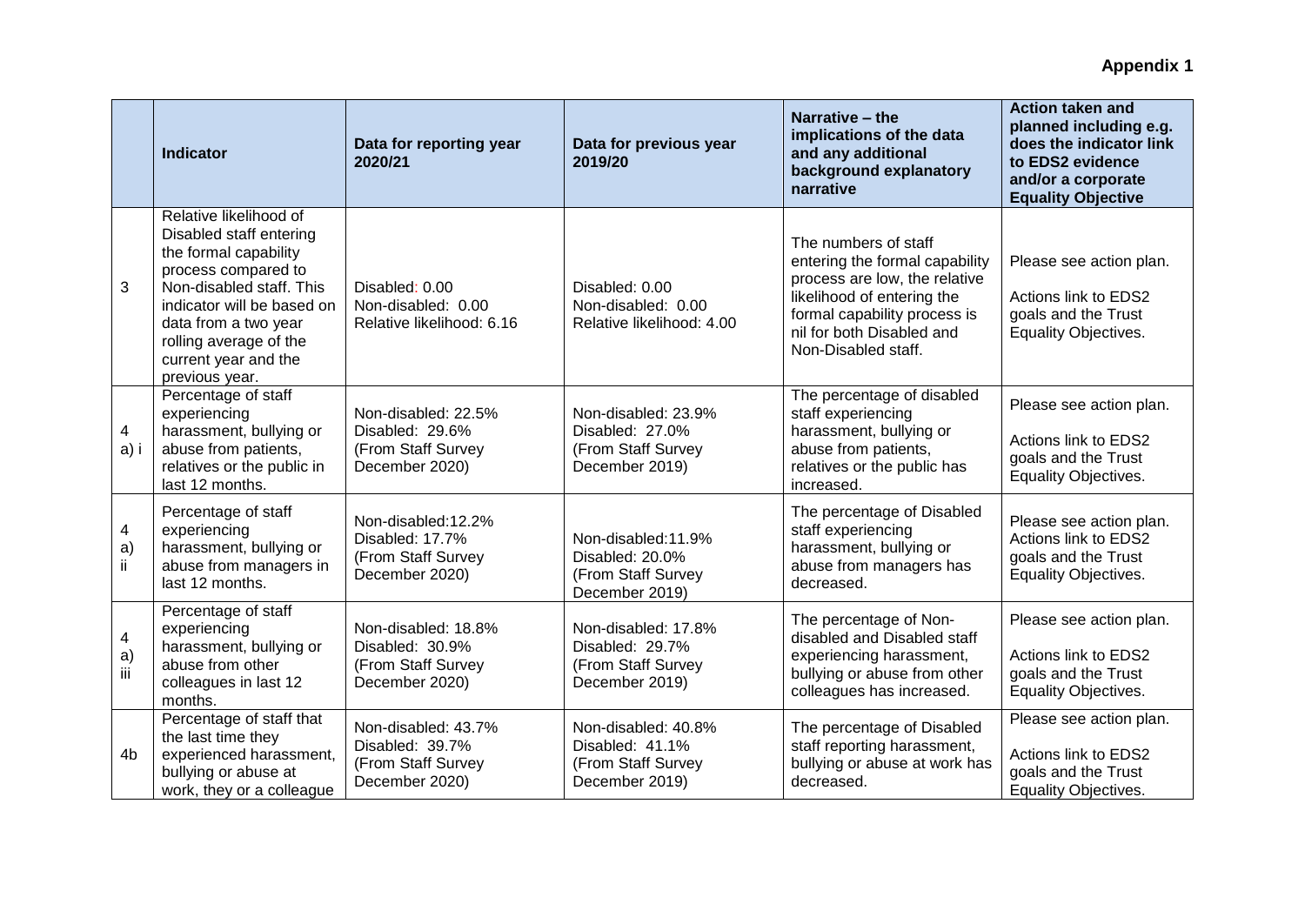|                | <b>Indicator</b>                                                                                                                                                  | Data for reporting year<br>2020/21                                                                    | Data for previous year<br>2019/20                                                                     | Narrative - the<br>implications of the data<br>and any additional<br>background explanatory<br>narrative                                                                                     | <b>Action taken and</b><br>planned including e.g.<br>does the indicator link<br>to EDS2 evidence<br>and/or a corporate<br><b>Equality Objective</b> |
|----------------|-------------------------------------------------------------------------------------------------------------------------------------------------------------------|-------------------------------------------------------------------------------------------------------|-------------------------------------------------------------------------------------------------------|----------------------------------------------------------------------------------------------------------------------------------------------------------------------------------------------|-----------------------------------------------------------------------------------------------------------------------------------------------------|
|                | reported it in the last 12<br>months.                                                                                                                             |                                                                                                       |                                                                                                       |                                                                                                                                                                                              |                                                                                                                                                     |
| 5              | Percentage of staff<br>believing the Trust<br>provides equal<br>opportunities for career<br>progression or<br>promotion.                                          | Non-disabled: 87.1%<br>Disabled: 82.0%<br>(From Staff Survey<br>December 2020)                        | Non-disabled: 89.2%<br>Disabled: 79.4%<br>(From Staff Survey<br>December 2019)                        | The percentage of Disabled<br>staff believing the Trust<br>provides equal opportunities<br>for career progression or<br>promotion has increased.                                             | Please see action plan.<br>Actions link to EDS2<br>goals and the Trust<br>Equality Objectives.                                                      |
| 6              | Percentage of staff<br>saying they have felt<br>pressure from their<br>manager to come to<br>work, despite not feeling<br>well enough to perform<br>their duties. | Non-disabled: 24.9%<br>Disabled: 31.3%<br>(From Staff Survey<br>December 2020)                        | Non-disabled: 21.8%<br>Disabled: 29.2%<br>(From Staff Survey<br>December 2019)                        | The Percentage of Disabled<br>staff saying they have felt<br>pressure from their manager<br>to come to work, despite not<br>feeling well enough to<br>perform their duties has<br>increased. | Please see action plan.<br>Actions link to EDS2<br>goals and the Trust<br>Equality Objectives.                                                      |
| $\overline{7}$ | Percentage of staff<br>saying they are satisfied<br>with the extent to which<br>their organisation values<br>their work.                                          | Non-disabled: 52.2%<br>Disabled: 37.1%<br>(From Staff Survey<br>December 2020)                        | Non-disabled: 50.2%<br>Disabled: 36.9%<br>(From Staff Survey<br>December 2019)                        | The percentage of Disabled<br>staff saying they are satisfied<br>with the extent to which their<br>organisations values their<br>work has increased.                                         | Please see action plan.<br>Actions link to EDS2<br>goals and the Trust<br>Equality Objectives.                                                      |
| 8              | Percentage of Disabled<br>staff saying their<br>employer has made<br>adequate adjustment(s)<br>to enable them to carry<br>out their work.                         | 81.4%<br>(From Staff Survey<br>December 2020)                                                         | 74.3%<br>(From Staff Survey<br>December 2019)                                                         | The percentage of Disabled<br>staff saying their employer<br>has made adequate<br>adjustment(s) to enable them<br>to carry out their work has<br>increased.                                  | Please see action plan.<br>Actions link to EDS2<br>goals and the Trust<br>Equality Objectives.                                                      |
| 9a             | Staff engagement score<br>for Disabled staff,<br>compared to Non-<br>disabled staff and the<br>overall score for the<br>organisation.                             | Non-disabled staff: 7.2<br>Disabled: 6.7<br>Organisation: 7.1<br>(From Staff Survey<br>December 2020) | Non-disabled staff: 7.1<br>Disabled: 6.6<br>Organisation: 7.0<br>(From Staff Survey<br>December 2019) | The staff engagement score<br>for Disabled staff continues<br>to be lower than for Non-<br>disabled staff.                                                                                   | Please see action plan.<br>Actions link to EDS2<br>goals and the Trust<br>Equality Objectives.                                                      |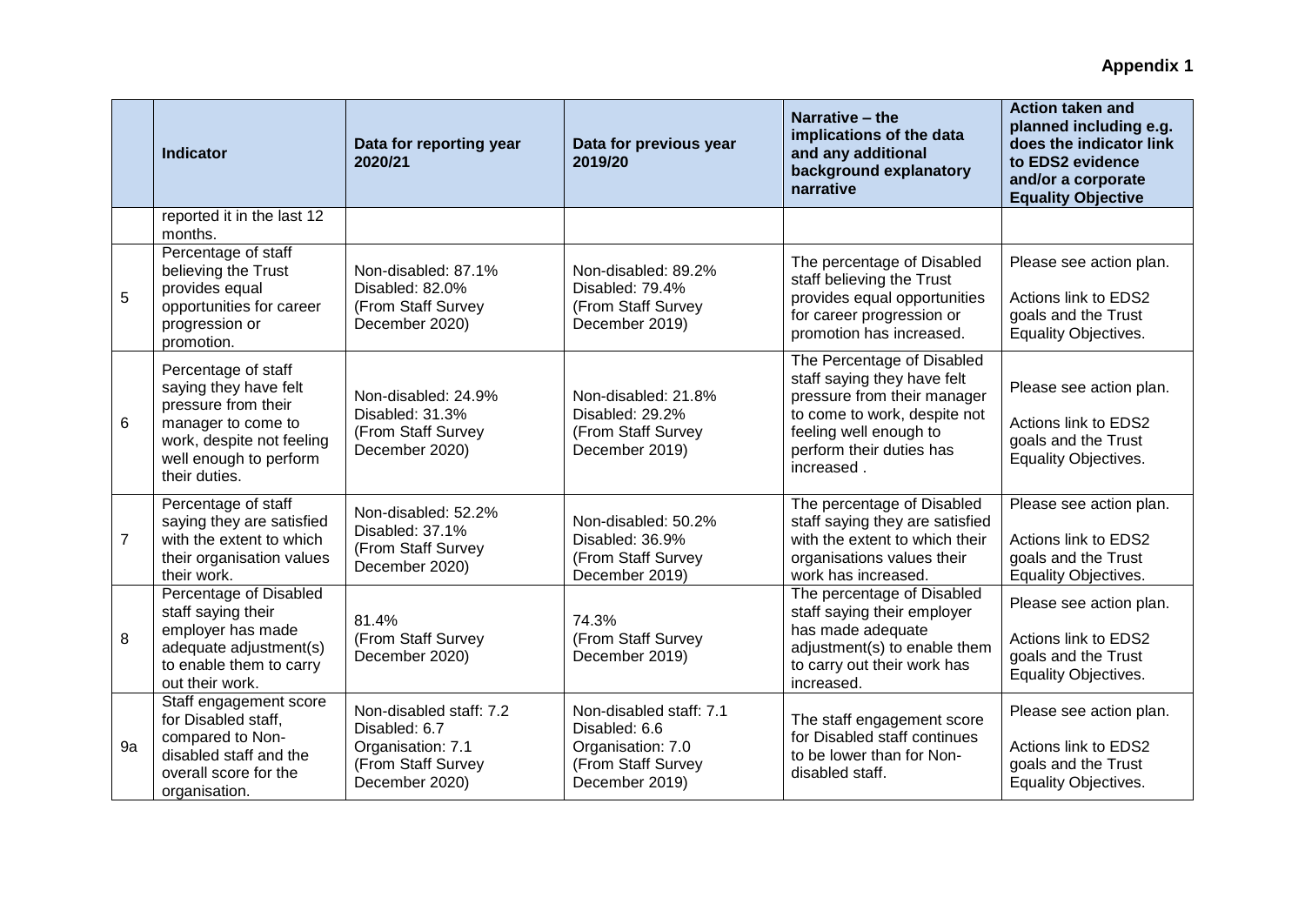|                | <b>Indicator</b>                                                                                                                  | Data for reporting year<br>2020/21 | Data for previous year<br>2019/20 | Narrative – the<br>implications of the data<br>and any additional<br>background explanatory<br>narrative                                                                                                                                                                                                                                                                                                                                       | Action taken and<br>planned including e.g.<br>does the indicator link<br>to EDS2 evidence<br>and/or a corporate<br><b>Equality Objective</b> |
|----------------|-----------------------------------------------------------------------------------------------------------------------------------|------------------------------------|-----------------------------------|------------------------------------------------------------------------------------------------------------------------------------------------------------------------------------------------------------------------------------------------------------------------------------------------------------------------------------------------------------------------------------------------------------------------------------------------|----------------------------------------------------------------------------------------------------------------------------------------------|
| 9 <sub>b</sub> | Has the Trust taken<br>action to facilitate the<br>voices of Disabled staff<br>in the organisation to be<br>heard?                | Yes                                | N <sub>0</sub>                    | The Trust has developed an<br><b>Enabled Staff Support</b><br>Network and held a Network<br>Conference. An in-depth<br>survey has been completed<br>and the analysis of the data<br>has fed into the Trust's<br>Action Plan.                                                                                                                                                                                                                   | Please see action plan.<br>Actions link to EDS2<br>goals and the Trust<br><b>Equality Objectives.</b>                                        |
| 10             | Percentage difference<br>between the<br>organisation's Board<br>voting membership and<br>its organisation's overall<br>workforce. | 5.0%                               | $-2.0%$                           | Considering the percentage<br>of staff who have self-<br>reported as Non-disabled<br>and the percentage of staff<br>who have self-reported as<br>Disabled the disaggregated<br>percentage difference would<br>be expected to be very low.<br>The Trust acknowledges<br>that, in respect of disability,<br>the Board is not<br>representative of the<br>population it serves. Within<br>Hull and East Riding the<br>disabled population is 19%. | Please see action plan.<br>Actions link to EDS2<br>goals and the Trust<br><b>Equality Objectives.</b>                                        |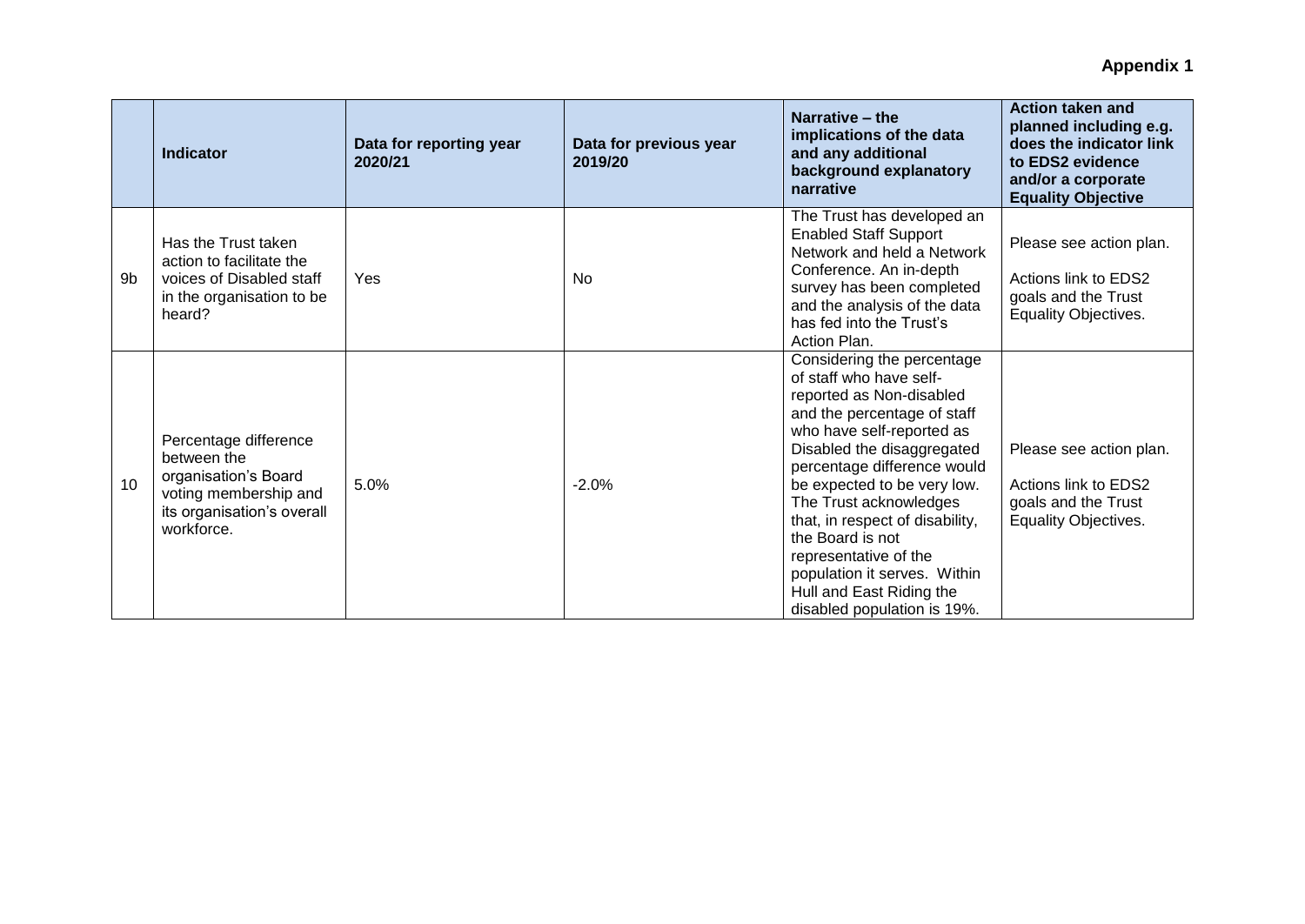#### **6. Are there any other factors or data which should be taken into consideration in assessing progress?**

During the pandemic Trust staff with underlying health conditions were advised to shield by the Government and therefore a significant number of the Trust's disabled staff were unable to undertake their roles within the hospital sites for prolonged periods of time.

**7. Organisations should produce a detailed WDES Action Plan, agreed by its Board. Such a Plan would normally elaborate on the actions summarised in section 5, setting out the next steps with milestones for expected progress against the WDES indicators. It may also identify the links with other work streams agreed at Board level, such as EDS2. You are asked to attach the WDES Action Plan or provide a link to it.**

The Draft WDES Action plan is attached.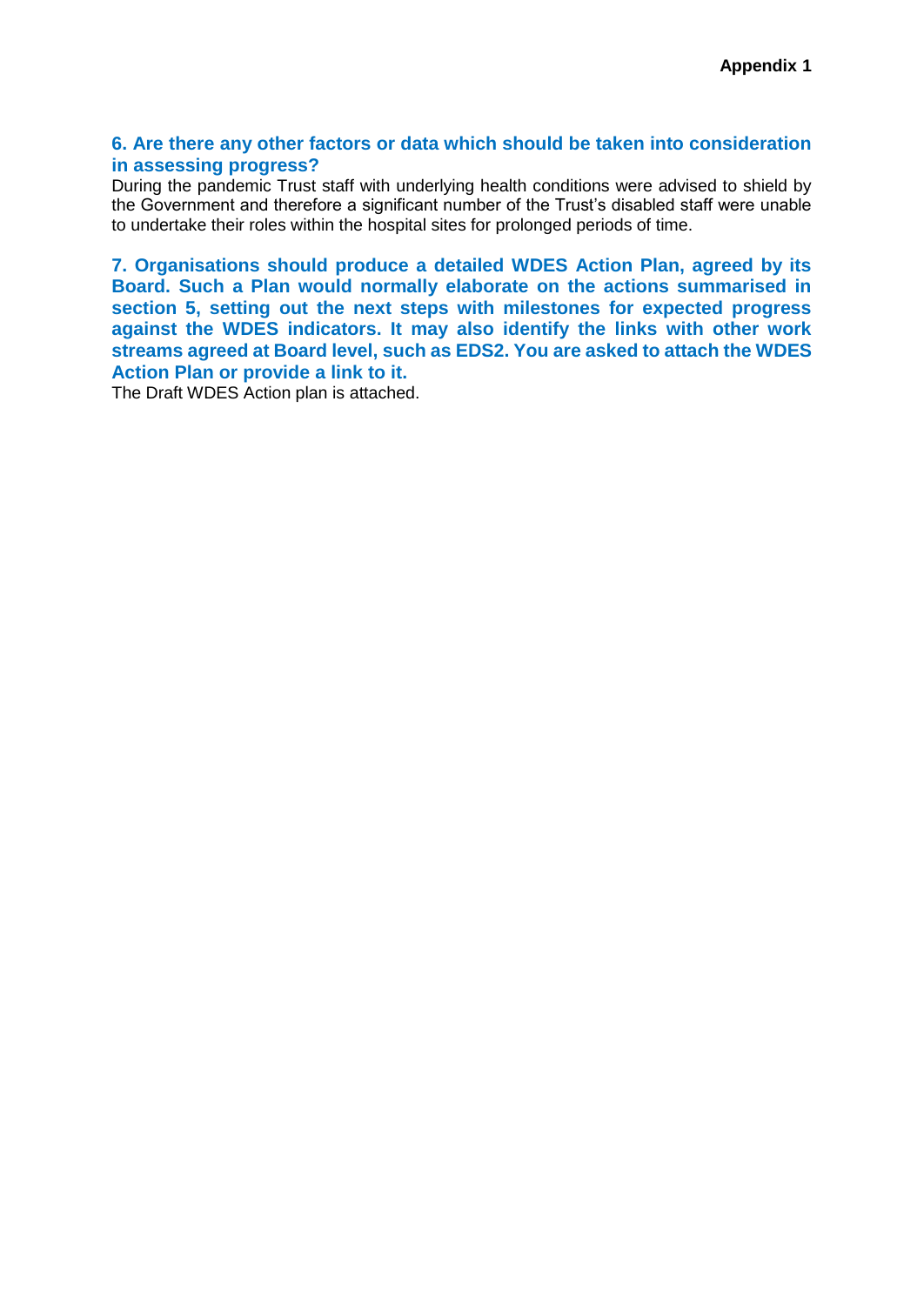|                 |                                                                                   |                                                                                         | Snapshot of data as at 31st MARCH 2021 |                                |                |                             |                    |                                  |                                   |                                    |
|-----------------|-----------------------------------------------------------------------------------|-----------------------------------------------------------------------------------------|----------------------------------------|--------------------------------|----------------|-----------------------------|--------------------|----------------------------------|-----------------------------------|------------------------------------|
|                 |                                                                                   |                                                                                         |                                        | <b>Disabled staff</b>          |                | <b>Non-disabled staff</b>   |                    |                                  | <b>Disability Unknown or Null</b> | Overall                            |
| <b>Metric</b>   | Indicator                                                                         |                                                                                         | <b>Measure</b>                         | # Disabled                     | % Disabled     | # Non-<br>disabled          | % Non-<br>disabled | # Unknown/<br><b>Null</b>        | % Unknown/<br><b>Null</b>         | <b>Total</b>                       |
|                 |                                                                                   | 1a) Non Clinical Staff                                                                  |                                        |                                |                |                             |                    |                                  |                                   |                                    |
|                 |                                                                                   | Under Band 1                                                                            | Headcount                              | $\overline{1}$                 | 12.5%          | $\overline{7}$              | 87.5%              | $\mathbf 0$                      | 0.0%                              | 8                                  |
|                 |                                                                                   | Bands 1                                                                                 | Headcount                              | $\mathbf{1}$                   | 2.4%           | 25                          | 59.5%              | 16                               | 38.1%                             | 42                                 |
|                 |                                                                                   | Bands 2                                                                                 | Headcount                              | 28                             | 2.8%           | 663                         | 65.1%              | 327                              | 32.1%                             | 1018                               |
|                 |                                                                                   | Bands 3                                                                                 | Headcount                              | 16                             | 3.3%           | 299                         | 62.2%              | 166                              | 34.5%                             | 481                                |
|                 |                                                                                   | Bands 4                                                                                 | Headcount                              | 6                              | 3.2%           | 119                         | 62.6%              | 65                               | 34.2%                             | 190                                |
|                 |                                                                                   | Bands 5                                                                                 | Headcount                              | 9                              | 5.1%           | 117                         | 66.1%              | 51                               | 28.8%                             | 177                                |
|                 |                                                                                   | Bands 6                                                                                 | Headcount                              | $\mathbf{1}$                   | 1.0%           | 55                          | 56.1%              | 42                               | 42.9%                             | 98                                 |
|                 |                                                                                   | Bands 7                                                                                 | Headcount                              | 3                              | 3.0%           | 68                          | 68.0%              | 29                               | 29.0%                             | 100                                |
|                 |                                                                                   | Bands 8a                                                                                | Headcount                              | $\mathbf{1}$                   | 1.6%           | 34                          | 54.0%              | 28                               | 44.4%                             | 63                                 |
|                 |                                                                                   | Bands 8b                                                                                | Headcount                              | 3                              | 6.8%           | 16                          | 36.4%              | 25                               | 56.8%                             | 44                                 |
|                 |                                                                                   | Bands 8c                                                                                | Headcount                              | $\overline{1}$                 | 5.3%           | 9                           | 47.4%              | 9                                | 47.4%                             | 19                                 |
|                 |                                                                                   | Bands 8d                                                                                | Headcount                              | $\mathbf 0$                    | 0.0%           | 5                           | 62.5%              | 3                                | 37.5%                             | 8                                  |
|                 |                                                                                   | Bands 9                                                                                 | Headcount                              | 0                              |                | $\mathbf 0$                 |                    | $\mathbf 0$                      |                                   | $\mathbf 0$                        |
|                 |                                                                                   | <b>VSM</b>                                                                              | Headcount                              | $\mathbf{1}$                   | 3.7%           | 17                          | 63.0%              | 9                                | 33.3%                             | 27                                 |
|                 | Percentage of staff in AfC paybands or medical and dental                         | Other (e.g. Bank or Agency) Please specify in notes.                                    | Headcount                              | $\mathbf 0$                    |                | $\mathbf{0}$                |                    | $\Omega$                         |                                   | $\mathbf{0}$                       |
| 1               | subgroups and very senior managers (including Executive                           | 1b) Clinical Staff                                                                      |                                        |                                |                |                             |                    |                                  |                                   |                                    |
|                 | Board members) compared with the percentage of staff in<br>the overall workforce. | Under Band 1                                                                            | Headcount                              | $\overline{4}$                 | 5.71%          | 61                          | 87.14%             | 5                                | 7.14%                             | 70                                 |
|                 |                                                                                   | Bands 1                                                                                 | Headcount                              | $\mathbf 0$                    | 0.00%          | $\overline{4}$              | 66.67%             | $\overline{2}$                   | 33.33%                            | 6                                  |
|                 |                                                                                   | Bands 2                                                                                 | Headcount                              | 32                             | 2.28%          | 1011                        | 72.01%             | 361                              | 25.71%                            | 1404                               |
|                 |                                                                                   | Bands 3                                                                                 | Headcount                              | 14                             | 2.08%          | 431                         | 64.04%             | 228                              | 33.88%                            | 673                                |
|                 |                                                                                   | Bands 4                                                                                 | Headcount                              | 16                             | 5.11%          | 211                         | 67.41%             | 86                               | 27.48%                            | 313                                |
|                 |                                                                                   | Bands 5                                                                                 | Headcount                              | 65                             | 3.09%          | 1544                        | 73.31%             | 497                              | 23.60%                            | 2106                               |
|                 |                                                                                   | Bands 6                                                                                 | Headcount                              | 31                             | 2.88%          | 679                         | 63.05%             | 367                              | 34.08%                            | 1077                               |
|                 |                                                                                   | Bands 7                                                                                 | Headcount                              | 14                             | 2.11%          | 325                         | 48.95%             | 325                              | 48.95%                            | 664                                |
|                 |                                                                                   | Bands 8a                                                                                | Headcount                              | $\overline{4}$                 | 2.40%          | 80                          | 47.90%             | 83                               | 49.70%                            | 167                                |
|                 |                                                                                   | Bands 8b                                                                                | Headcount                              | $\mathbf 0$                    | 0.00%          | 20                          | 40.00%             | 30                               | 60.00%                            | 50                                 |
|                 |                                                                                   | Bands 8c                                                                                | Headcount                              | 0                              | 0.00%          | 9                           | 40.91%             | 13                               | 59.09%                            | 22                                 |
|                 |                                                                                   | Bands 8d                                                                                | Headcount                              | $\mathbf{0}$                   | 0.00%          | 2                           | 50.00%             | 2                                | 50.00%                            | $\overline{4}$                     |
|                 |                                                                                   | Bands 9                                                                                 | Headcount                              | 0                              | 0.00%          | $\mathbf 0$<br>$\mathbf{3}$ | 0.00%              | $\overline{2}$<br>$\overline{7}$ | 100.00%                           | $\overline{2}$<br>10 <sup>10</sup> |
|                 |                                                                                   | <b>VSM</b>                                                                              | Headcount                              | $\mathbf 0$                    | 0.00%          |                             | 30.00%             |                                  | 70.00%                            |                                    |
|                 |                                                                                   | Medical & Dental Staff, Consultants                                                     | Headcount                              | $\overline{4}$<br>$\mathbf{1}$ | 0.76%<br>1.37% | 331<br>55                   | 63.29%<br>75.34%   | 188<br>17                        | 35.95%<br>23.29%                  | 523<br>73                          |
|                 |                                                                                   | Medical & Dental Staff, Non-Consultants career grade                                    | Headcount                              | 26                             | 3.18%          | 752                         | 92.04%             | 39                               | 4.77%                             | 817                                |
|                 | Percentage difference between the organisation's Board                            | Medical & Dental Staff, Medical and dental trainee grades<br><b>Total Board members</b> | Headcount<br>Headcount                 | $\mathbf{1}$                   | 6.25%          | $\mathbf 0$                 | 0.00%              | 15                               | 93.75%                            | 16                                 |
|                 | voting membership and its organisation's overall                                  | of which: Voting Board members                                                          | Headcount                              | $\overline{1}$                 | 7.69%          | $\mathbf 0$                 | 0.00%              | 12                               | 92.31%                            | 13                                 |
|                 | workforce, disaggregated:                                                         | : Non Voting Board members                                                              | Auto-Calculated                        | $\mathbf{0}$                   | 0.00%          | $\mathbf{0}$                | 0.00%              | 3                                | 100.00%                           | $\overline{3}$                     |
|                 | . By Voting membership of the Board                                               | of which: Exec Board members                                                            | Headcount                              | $\mathbf{1}$                   | 12.50%         | $\mathbf{0}$                | 0.00%              | $\overline{7}$                   | 87.50%                            | 8                                  |
| 10 <sup>°</sup> |                                                                                   | : Non Executive Board members                                                           | Auto-Calculated                        | $\mathbf{0}$                   | 0.00%          | $\mathbf{0}$                | 0.00%              | 8                                | 100.00%                           | $\mathbf{8}$                       |
|                 | . By Executive membership of the Board                                            | Difference (Total Board - Overall workforce)                                            | Auto-Calculated                        |                                | 4%             |                             | $-68%$             |                                  | 64%                               |                                    |
|                 | This is a snapshot as of at 31st March 2020.                                      | Difference (Voting membership - Overall Workforce)                                      | Auto-Calculated                        |                                | 5%             |                             | $-68%$             |                                  | 63%                               |                                    |
|                 |                                                                                   | Difference (Executive membership - Overall Workforce)                                   | Auto-Calculated                        |                                | 10%            |                             | $-68%$             |                                  | 58%                               |                                    |
|                 |                                                                                   |                                                                                         |                                        |                                |                |                             |                    |                                  |                                   |                                    |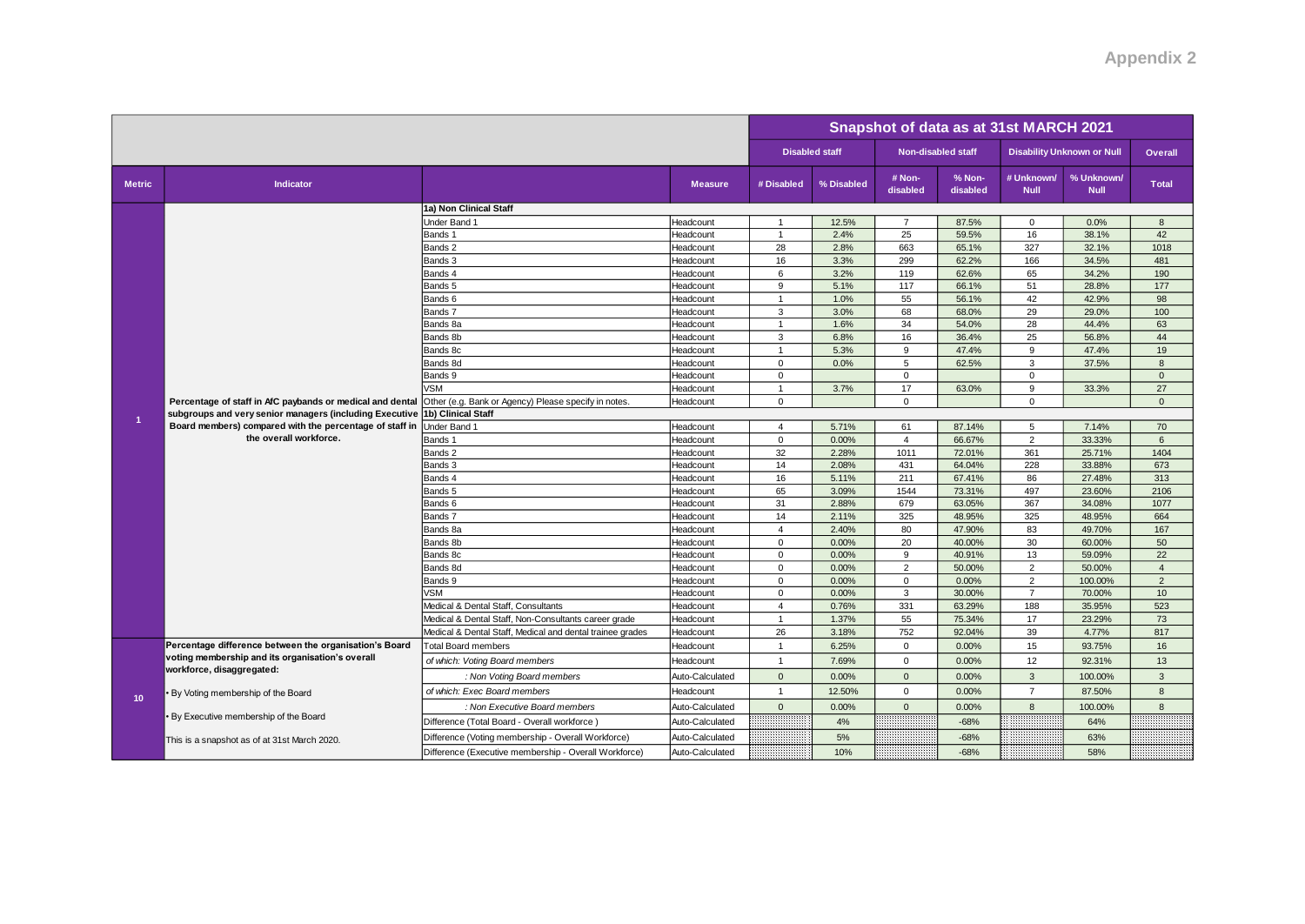# **WORKFORCE DISABILITY EQUALITY STANDARD ACTION PLAN 2020/2021**

The Action Plan has been developed, based on the 20/21 WDES technical data results, to help close the gaps in workplace experience between Disabled & Non-disabled staff.

| <b>Action</b>                                                                                                                                                                                                                                                                                                                                                                                                                                                                                                                                                                                                     | <b>Metric</b> | <b>Delivery</b><br><b>Timescale</b> | Lead<br><b>Responsibility</b>                                                |
|-------------------------------------------------------------------------------------------------------------------------------------------------------------------------------------------------------------------------------------------------------------------------------------------------------------------------------------------------------------------------------------------------------------------------------------------------------------------------------------------------------------------------------------------------------------------------------------------------------------------|---------------|-------------------------------------|------------------------------------------------------------------------------|
| Development of a pathway to ensure disabled staff have an input into<br>1.<br>infrastructure and estate development and projects<br>Attendance of network members at future projects meeting to assist with<br>consultation of accessibility considerations for new builds.<br>Attendance of Director of Estates, Facilities and Development at Enabled<br>Staff Support Network meetings.<br>Ensure EF&D colleagues actively use the Equality Impact Assessment<br>process as part of capital and estate development projects as well as when<br>considering changes to services which directly impact on staff. | 9a            | <b>March 2022</b>                   | <b>Workforce &amp; OD</b><br><b>EDI Team</b>                                 |
| 2. Development of a secure support forum on Pattie (Trust intranet)<br>Creation of an administered secure online forum for disabled members of<br>staff to use as a social networking space to post questions and ask for<br>support and guidance.<br>Explore the creation of an administered 'questions area' for non-disabled<br>members of staff on Pattie to offer guidance and support on disability issues.                                                                                                                                                                                                 | 9а            | <b>March 2022</b>                   | <b>Workforce &amp; OD</b><br><b>EDI Team</b>                                 |
| 3. Development of a signposted area for disabled staff on Pattie containing<br>information regarding career progression, accessibility assistance,<br>information on Access to Work, educational tools and disability awareness<br>information.<br>The online resource hub will support all HUTH staff and line managers.<br>Explore the possibility of developing the current wellbeing champions to<br>incorporate disability awareness.                                                                                                                                                                        | 9a, 7         | <b>March 2022</b>                   | <b>Workforce &amp; OD</b><br><b>EDI Team</b>                                 |
| 4. Review the reasonable adjustment process and raise awareness and<br>knowledge<br>Develop a managerial education package and management clinics to offer<br>support and guidance to managers in supporting and enabling their disabled<br>staff members.<br>Update the existing reasonable adjustment process to make it more<br>accessible to managers and staff with a disability.                                                                                                                                                                                                                            | 8, 6          | February 2022                       | <b>Workforce &amp; OD</b><br><b>EDI Team and</b><br><b>Head of Workforce</b> |